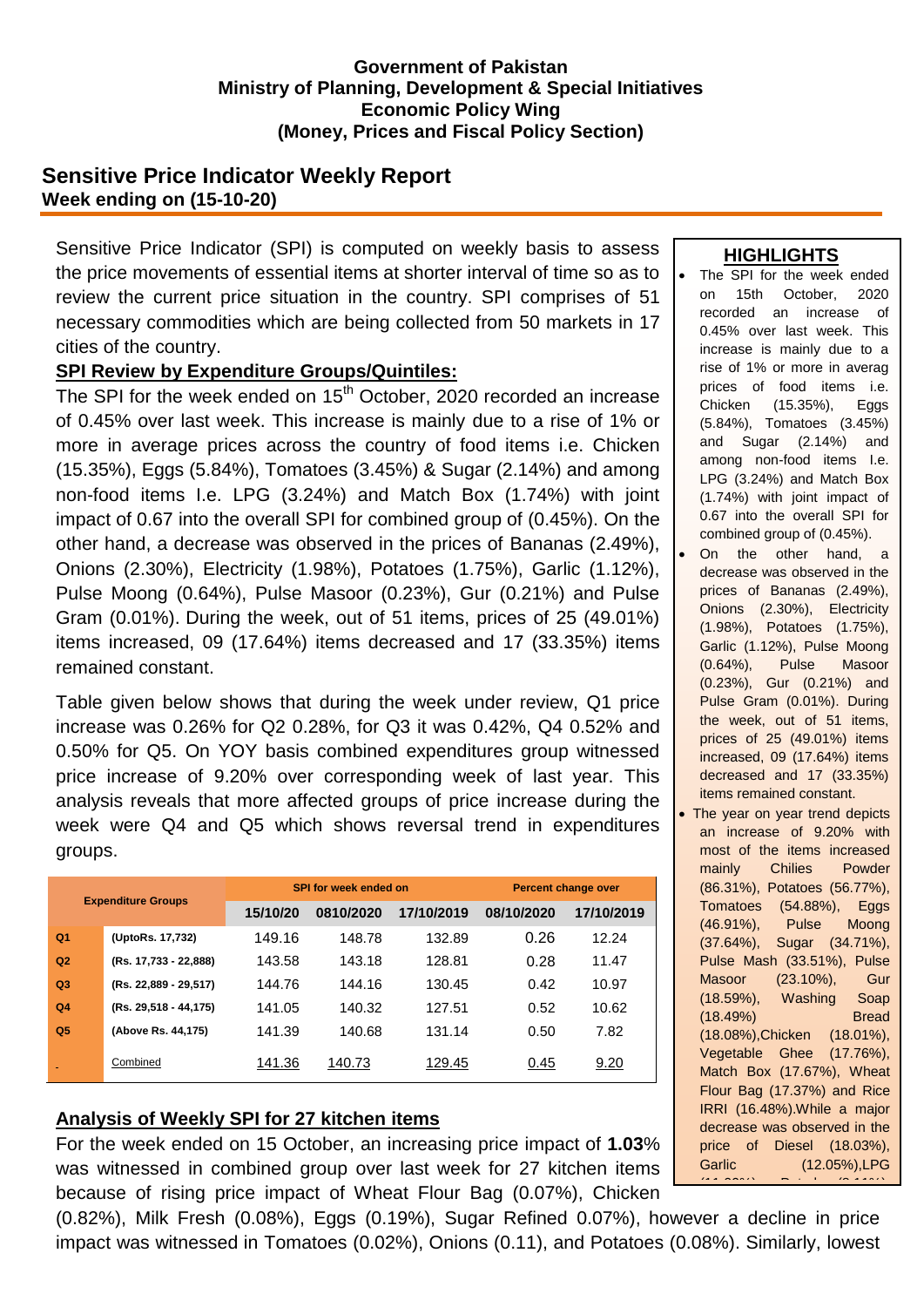income group recoded an increasing impact of **0.65**% over last week as rising price impact was observed in Chicken (0.54 %), Eggs (0.13 %), Wheat Flour (0.09 %).

On year on year basis, combined group recorded a rising impact of **17.16**which is attributed to increase in price impact of kitchen items i.e. Wheat Flour Bag (1.12%) Rice Basmati Broken (0.18%), Milk Fresh (3.60%), Eggs Hen Farm (1.12%), Potatoes (1.55%), Sugar Refined (1.72%), Chillies Powder (1.44%), Beef (0.78%), Mutton(0.78%), Cooking Oil Dalda 5 litre tin (0.58%), Vegetable Ghee1kg Pouch (0.44%),Tomatoes (1.41%), however, a declining price impact was shown in Onions (0.20%), and Garlic (0.03%). Price impact on YOY basis for lowest income group Q1 was **19.19**% which is higher than combined group.

| Sr.<br><b>No</b> | <b>Units</b>                 | <b>Islamabad</b> | <b>Rawalpindi</b> | Lahore  | <b>Karachi</b> | <b>Quetta</b> | <b>Peshawar</b> |
|------------------|------------------------------|------------------|-------------------|---------|----------------|---------------|-----------------|
| 1                | Wheat Flour Bag 20kg         | 867.42           | 860.00            | 860.00  | 1462.81        | 1239.97       | 1348.87         |
| $\overline{2}$   | Rice Basmati Broken          | 106.56           | 98.54             | 76.87   | 98.44          | 109.81        | 94.31           |
| 3                | Mutton (Average Quality) 1kg | 1145.03          | 1158.24           | 1051.19 | 1040.71        | 1096.96       | 947.77          |
| 4                | Chicken Farm Broiler(1kg)    | 194.45           | 188.28            | 174.00  | 223.85         | 214.96        | 196.00          |
| 5                | Milk fresh (Un-boiled)       | 120.41           | 119.83            | 90.00   | 120.00         | 120.00        | 124.04          |
| 6                | Eggs Hen 1dozen              | 168.15           | 161.57            | 162.00  | 162.65         | 179.98        | 180.00          |
| 7                | Cooking Oil 5 Kg             | 1265.00          | 1265.00           | 1265.00 | 1265.00        | 1265.00       | 1265.00         |
| 8                | Pulse Moong 1kg              | 256.34           | 243.21            | 237.40  | 157.75         | 169.95        | 225.45          |
| 9                | Pulse Mash 1kg               | 256.43           | 248.91            | 248.01  | 258.77         | 264.97        | 239.91          |
| 10               | Pulse Gram 1kg               | 171.15           | 148.40            | 133.72  | 236.10         | 264.97        | 155.48          |
| 11               | <b>Potatoes</b>              | 87.30            | 82.13             | 72.72   | 159.83         | 54.85         | 80.00           |
| 12               | Onions 1kg                   | 96.55            | 87.07             | 71.35   | 55.44          | 57.30         | 69.52           |
| 13               | Tomatoes 1kg                 | 153.26           | 143.73            | 124.66  | 171.54         | 109.70        | 100.95          |
| 14               | Sugar Refined 1kg            | 103.36           | 100.79            | 99.04   | 97.49          | 99.50         | 105.18          |
| 15               | Petrol Super Per Liter       | 104.47           | 104.47            | 104.47  | 104.47         | 104.44        | 104.47          |

| <b>Consumer Prices Of Essential Kitchen Items in Different Cities</b> |
|-----------------------------------------------------------------------|
|-----------------------------------------------------------------------|

The Price difference of items in different cities as shown in the table above can be related to transportation costs. This applies to those commodities that are physically transported from one city to another as they are not grown/produced in that particular area. Moreover, heavy rains in the country which caused damage the crops, also caused price increase in different essential items.

| <b>Price Comparison of Major Kitchen Items (Combined Group)</b> |                       |         |         |               |               |            |            |                        |         |          |
|-----------------------------------------------------------------|-----------------------|---------|---------|---------------|---------------|------------|------------|------------------------|---------|----------|
| Sr.<br><b>No</b>                                                | <b>Items</b>          |         |         |               | <b>Prices</b> |            |            | impact<br>Current/prev |         |          |
|                                                                 |                       | 3/9/20  | 10/9/20 | $17 - 9 - 20$ | $24 - 9 - 20$ | 15/10/2020 | 08/10/2020 | 17/10/19               | Prev.   | Corresp. |
| 1                                                               | <b>Wheat Flour</b>    | 1025.25 | 1026.22 | 1030.33       | 1031.17       | 1074.16    | 1063.25    | 915.86                 | 0.07    | 1.12     |
| 2                                                               | <b>Rice Basmati</b>   | 88.29   | 88.46   | 88.46         | 88.68         | 90.01      | 89.38      | 83.47                  | 0.02    | 0.18     |
| 3                                                               | <b>Mutton</b>         | 1019.04 | 1022.42 | 1023.31       | 1027.42       | 1030.15    | 1030.15    | 934.84                 | 0.00    | 0.49     |
| $\overline{4}$                                                  | <b>Chicken Farm</b>   | 126.82  | 150.11  | 161.46        | 152.30        | 196.56     | 171.60     | 167.31                 | 0.82    | 1.11     |
| 5                                                               | <b>Milk Fresh</b>     | 104.85  | 104.94  | 105.05        | 105.05        | 105.49     | 105.21     | 94.29                  | 0.08    | 3.60     |
| 6                                                               | Eggs Hen              | 127.54  | 130.89  | 138.09        | 139.47        | 165.14     | 155.46     | 116.10                 | 0.19    | 1.12     |
| $\overline{7}$                                                  | <b>Onions</b>         | 53.31   | 51.67   | 52.59         | 56.72         | 73.90      | 76.32      | 77.66                  | $-0.11$ | $-0.20$  |
| 8                                                               | Cooking oil<br>5liter | 1251.83 | 1254.52 | 1256.61       | 1257.25       | 1265.05    | 1258.22    | 1146.33                | 0.03    | 0.58     |
| 9                                                               | <b>Pulse Moong</b>    | 228.72  | 235.76  | 240.36        | 242.01        | 243.31     | 243.82     | 174.81                 | 0.00    | 0.28     |
| 10                                                              | <b>Potatoes</b>       | 68.78   | 67.93   | 67.91         | 67.85         | 68.39      | 69.68      | 45.64                  | $-0.08$ | 1.55     |
| 11                                                              | Tomatoes              | 83.57   | 74.20   | 95.01         | 110.04        | 140.78     | 141.60     | 93.25                  | $-0.02$ | 1.41     |